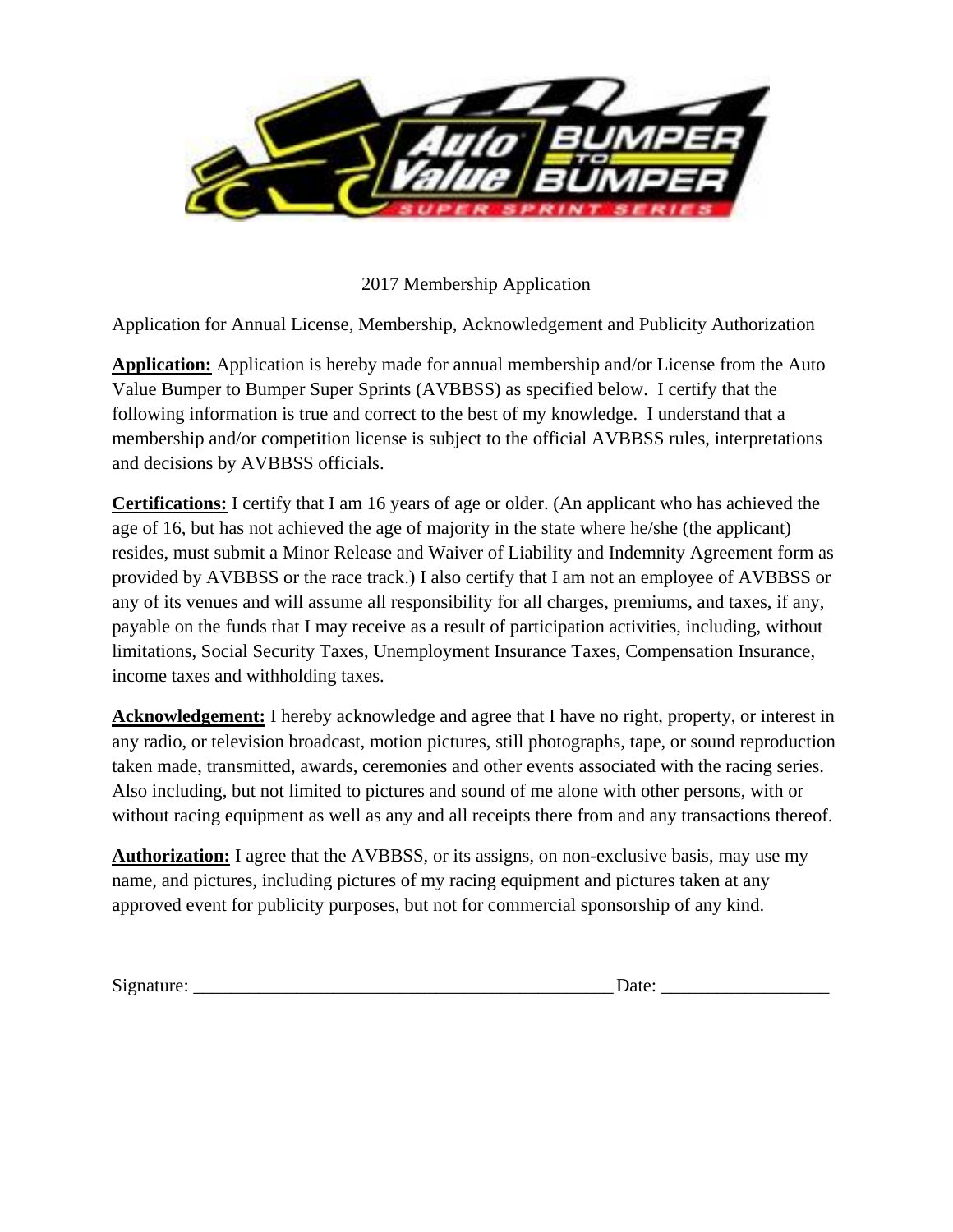|                                                                                   |  | 2017 Auto Value Bumper to Bumper Super Sprints Official Registration |  |  |  |
|-----------------------------------------------------------------------------------|--|----------------------------------------------------------------------|--|--|--|
| This includes Excess Medical Insurance for Drivers, Owners and Mechanics          |  |                                                                      |  |  |  |
| Car Number: Color/s: Color/s: Engine/Cyl: Chassis: Chassis: Chassis:              |  |                                                                      |  |  |  |
| Are you an (Please Circle one): Owner Driver Owner/Driver                         |  |                                                                      |  |  |  |
|                                                                                   |  |                                                                      |  |  |  |
|                                                                                   |  |                                                                      |  |  |  |
|                                                                                   |  |                                                                      |  |  |  |
|                                                                                   |  |                                                                      |  |  |  |
|                                                                                   |  |                                                                      |  |  |  |
|                                                                                   |  |                                                                      |  |  |  |
|                                                                                   |  |                                                                      |  |  |  |
|                                                                                   |  |                                                                      |  |  |  |
| Address (Include City, State and Zip Code) for 1099 Forms:                        |  |                                                                      |  |  |  |
| Social Security Number or Business Tax ID Number for 1099: ______________________ |  |                                                                      |  |  |  |

**You understand that you are responsible for this 1099 information. If the information provided is wrong or not filled out correctly, the 1099 will be sent to the person filling out this form. 1099 forms will be filed according to the information provided by you.**

 $Signature:$ 

**Membership Costs: Driver - \$175.00; Owner - \$175.00; Driver/Owner - \$225.00 (3 or more events) Crew Members- \$50.00; Individual events \$75.00 a piece per driver and owner**

Make Checks Payable to:

Auto Value Bumper to Bumper Super Sprints

109 North Broadway

Cassopolis, MI 49031